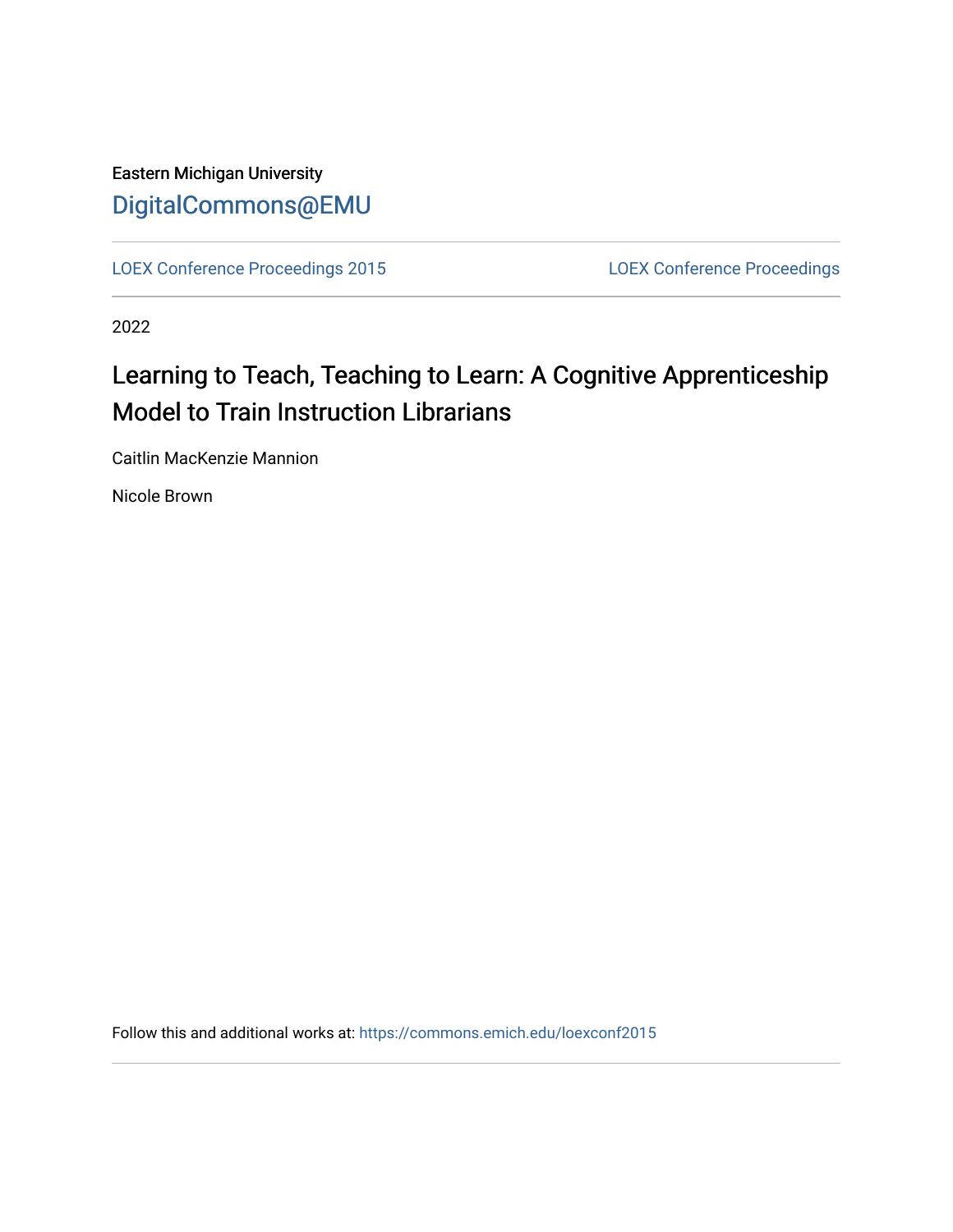# **LEARNING TO TEACH, TEACHING TO LEARN: A COGNITIVE APPRENTICESHIP MODEL TO TRAIN INSTRUCTION LIBRARIANS**

### **CAITLIN MACKENZIE MANNION AND NICOLE BROWN**

#### **INTRODUCTION**

As academic libraries become increasingly user- and service-oriented, librarians and library staff are expected to take on the role of instructor, teaching standalone and course-integrated library classes. As educators, librarians are challenged to develop meaningful lesson plans in order to create outreach and programming that meets the needs ofstudent populations that are increasingly academically, culturally, and educationally diverse. Even with this increased emphasis on instruction, MLS programs are not always able to provide in-depth teacher training to prepare librarians for this role. As a result, instruction librarians need to develop strategies for training teacher librarians who are already hired and active in the field.

Our LOEX 2015 presentation introduced a specific approach to preparing teacher librarians: the cognitive apprenticeship. Designed to pair an apprentice with an experienced mentor, the cognitive apprenticeship model presents a series of stages where the mentor models teaching strategies and values, giving the learner increasing degrees of independence. The cognitive apprenticeship is a highly efficient model which has the benefit of getting new teacher librarians observing, and even participating in, teaching and lesson planning from the very start of the program. Encouraged to learn by discussing and participating in instruction, the apprentice contextualizes teaching strategies and develops her own teaching style with the guidance of an expert.

This presentation was based on a cognitive apprenticeship between the authors during 2013-2014, designed to supplement the apprentice's graduate MSLIS studies. The initial goal of this learning model was to provide her with skills and perspectives for a career in library instruction. Drawn from the research of Barbara Brandt, James Farmer Jr., and Annette Buckmaster (1993), the cognitive apprenticeship model traditionally has five phases, each marked by specific goals and defining characteristics: Modeling, Approximating, Fading, Self-Directed Learning, and Generalizing.

#### **PHASE 0**

In preparation for the LOEX 2015 conference, we reviewed our cognitive apprenticeship and realized that there was an additional phase which preceded the others in the model presented by Brandt et al. We called this Phase 0: Preparing. This phase is characterized by openness and goal setting for both the mentor and the apprentice. The mentor's role in Phase 0 is to interpret the apprentice's goals, anxieties, and experiences with an eye toward designing and developing appropriate learning opportunities that meet the goals of the apprentice and the goals of the institution. Similarly, the apprentice's role is to assess current skills and identify desired competencies with regard to professional standards. This evaluative stage is when the mentor and apprentice decide if the cognitive apprenticeship model is (or is not) an appropriate approach to meet those goals.

For us, Phase 0 took place in June 2013, when we discussed our desires and objectives for this project. In addition to identifying the goals of learning and practicing pedagogy for the academic library setting, we also discussed summative projects to reflect upon the cognitive apprenticeship, including presenting at the 2015 LOEX Conference.

#### **PHASE 1**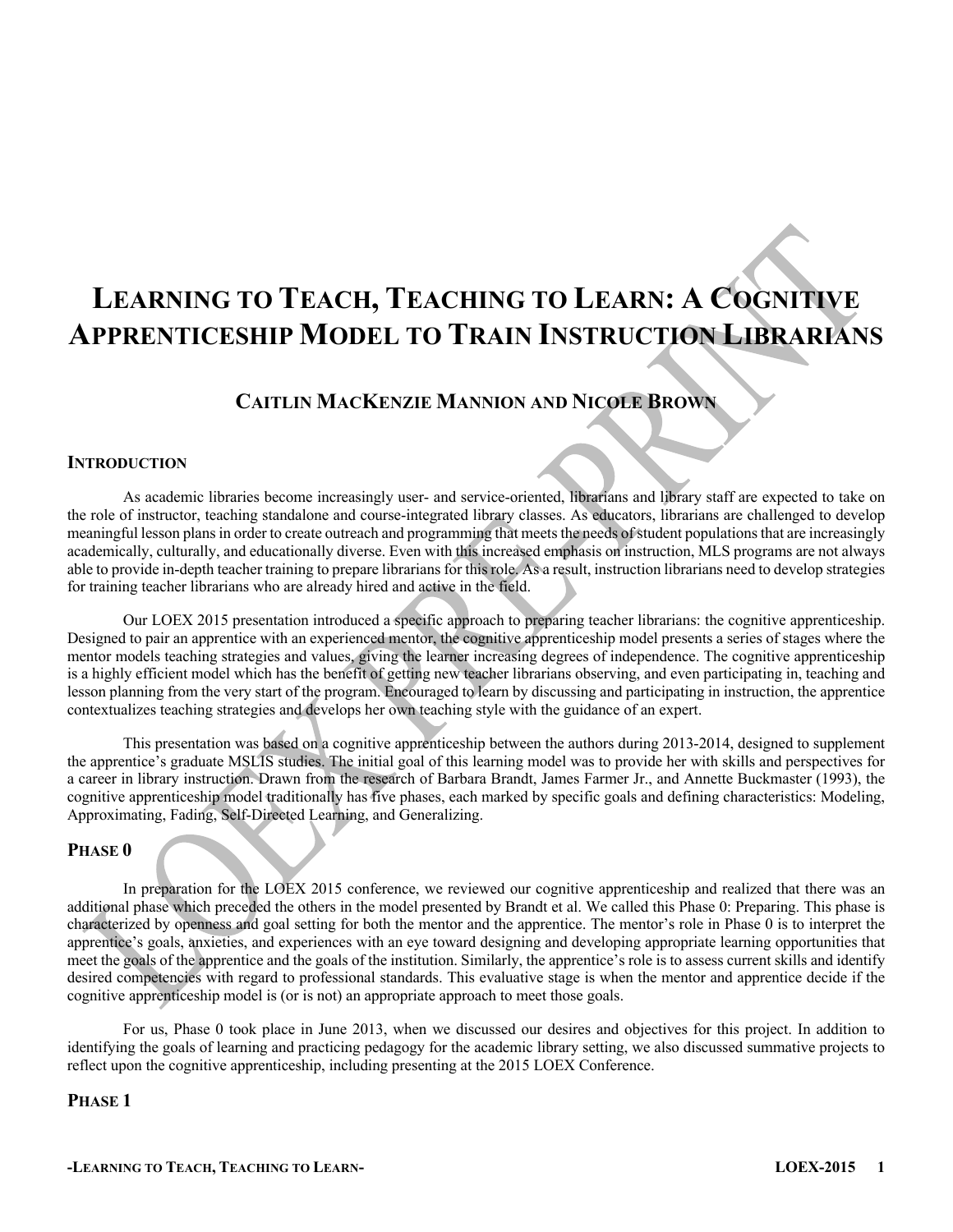Phase 1: Modeling is where Brandt, Farmer, and Buckmaster's model of the cognitive apprenticeship begins. It is marked by articulation and domain-specific heuristics. The mentor's role is to model real-life activity for the apprentice, and to share "insider knowledge." Modeling involves performing professional tasks in front of the apprentice and stating the "essence" of the activity out loud while revealing "tricks of the trade." As such, this is more than just mere shadowing: the mentor is encouraged to think out loud while working into order to reveal tacit knowledge to the apprentice. During this process, the apprentice's role is to observe the performance of the total activity, not merely the individual steps in order to develop a mental model of what the "real thing" looks like. For us, these steps included the preparation of a lesson, emails to and from professors, the use of tools, and the mentor's mental process along the way.

In our project, Phase 1 started in September 2013 when the apprentice observed the entire process of scheduling, planning, teaching, and assessing a workshop for an interdisciplinary seminar called *Becoming Global: Europe and the World*. During the process, the mentor modeled the use of canned responses in her email correspondence with the professor, explained the rationale behind the pedagogical approaches she used (including the Cephalonian Method to start the class and a group activity), and the apprentice reflected on these activities and the class session as a whole.

Training programs often end after this modeling phase, even though many instruction librarians require more training and support before they are comfortable teaching entire classes solo. The following phases of the cognitive apprenticeship bridge this gap, providing situations that contextualize and broaden the concepts that the apprentice observes in Phase 1.

#### **PHASE 2**

The next phase is Approximating, which is marked by scaffolding, coaching, and reflection-on-action. In this phase the mentor coaches the apprentice and provides support when needed, cultivating an environment for experimentation. The apprentice approximates doing "the real thing," and articulates its essence by reflecting on the mentor's performance and using self-monitoring and self-correction along the way.

For us, phase 2 was in October 2013. The mentor and apprentice divided up the teaching, with the mentor managing the bulk of the duties of co-teaching a *New Student Seminar*. This one-shot instruction session was similar to those the apprentice had observed before, and we decided that the apprentice would develop a brief "bell-ringer", or "warm up activity", to begin the class and prime the students for the session. After this warm up activity, the apprentice would help the mentor with the rest of the class. We chose this activity because it drew upon the apprentice's prior training in teaching, but when the time came to teach the class it quickly became apparent that the bell-ringer wasn't going to work: there had been a miscommunication between the professor and the students about where (and when) the class would be meeting. Because students did not arrive all at once, the bell-ringer was impractical.

Although this was a stressful experience for the apprentice, this is the essence of the Approximating phase: the apprentice was encouraged to feel out her style and observe what strategies did (and didn't) work, while creating a safe environment for failure. Because the mentor is still present in Phase 2, the apprentice is able to benefit from expert guidance and support and learns how to adapt to changes in a class by pivoting her approach on-the-fly.

#### **PHASE 3**

This "safeness" decreases in Phase 3: Fading, which is characterized by Advising and "Coach on Call." Here, the mentor's role is to remove some of the scaffolding from the prior phases, functioning now as a coach on the side. The apprentice continues to approximate "the real thing," operating in increasingly complex, risky, or ill-defined situations.

Phase 3 of our cognitive apprenticeship lasted from January-February 2014, when the apprentice prepared and taught a library class alone, with the mentor providing support and suggestions along the way. In preparing and teaching the class, the roles and division of responsibilities between the apprentice and mentor in Phase 2 were effectively flipped: the apprentice researched the course context, communicated with the instructor, created the lesson plan, and taught the class; the mentor was present only as an observer and helper. As she prepared the course, the apprentice followed the model established by the mentor to develop instructional goals based on communications with the professor and the course syllabus.

#### **PHASE 4**

Phase 4: Self-Directed Learning is marked by independence, separation, and reflection-in-action. Now, the Mentor's role is to provide assistance only when requested by the apprentice, whose role is to practice doing "the real thing" independently, within limits that are acceptable to the institution and the profession.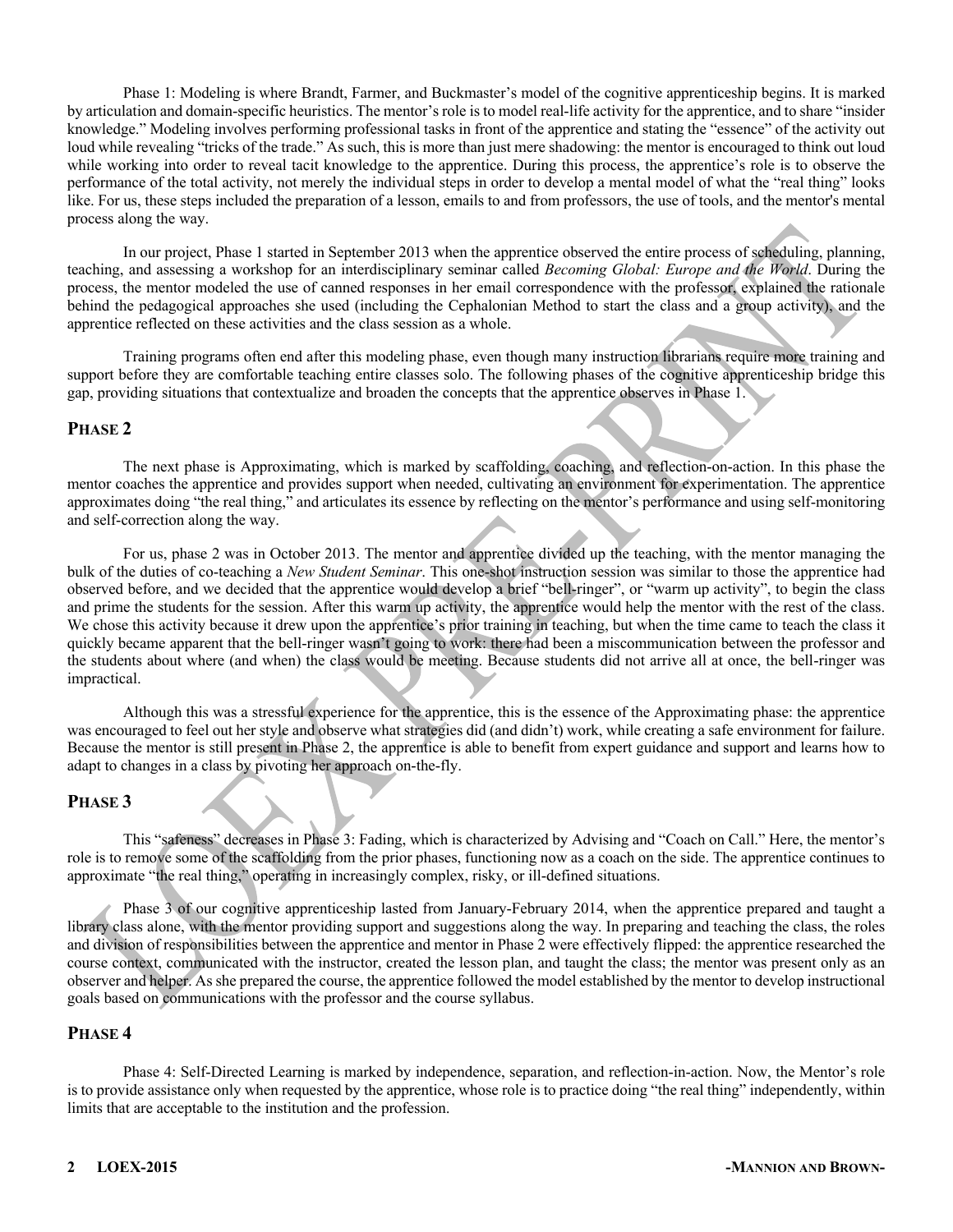Our Phase 4 began in September 2014, when the apprentice was hired as an adjunct instruction librarian at NYU. She independently designed and taught library introductions, new student seminars, and research workshops for writing courses and *New Student Seminars*. In addition, a large part of her teaching duties included teaching four sections of the College of Arts & Science First Year Cohorts program. For this series of classes, almost 20 librarians taught 44 sections over the course of two weeks. The lesson plan for this session was highly regimented, with every piece timed to the minute: it included an opening reflection, a short video, a tour led by a senior student-leader, and group work. When a scheduling error started one section of the apprentice's classes late, the apprentice needed to condense an hour-long class into just 45 minutes—and she had to do it on the spot, with no time to plan. This situation is familiar to anyone in education, but while teachers in training can be told to "expect the unexpected," few new teachers would feel prepared to handle situations like this. The apprentice, however, had a year of hands-on training during which she observed her mentor quickly adapt to similar situations, such as the class they co-taught in Phase 2. As a result, she found that she was able to reflect in the moment and skillfully reconfigure the lesson.

#### **PHASE 5**

Phase 5, the final phase, is Generalizing, which is marked is marked by autonomy, friendship, and trust. The mentor's role is to discuss ongoing learning (as a peer) and to be available for counsel and coaching, while the apprentice's role is to apply what was learned through the apprenticeship and to align it with her personal professional philosophy.

For us, Phase 5 began in October 2014, when the apprentice completed her graduate studies and was hired as an adjunct reference and instruction librarian at NYU. Now, new hires at the library were observing classes that the apprentice taught as part of their training, and the mentor and apprentice reflected upon their project in order to share the cognitive apprenticeship with their colleagues and at conferences. The following January, the apprentice was hired as a full-time Reference and Subject Specialist Librarian at NYU Shanghai, and she and her mentor were now colleagues and peers in the NYU network and the professional community of academic librarians.

#### **THEORY**

The mentorship component of the cognitive apprenticeship is one of its signature characteristics, allowing the mentor to teach professional skills as well as supporting and guiding the apprentice as a whole person. Providing mentees with emotional, intellectual, and psychosocial support (Baranik et al. 2010).

The cognitive apprenticeship incorporates and expands upon the traditional mentorship model by teaching the apprentice in an intentional, scaffolded manner that takes into account professional community, the needs of the individual apprentice, and the vision of the institution in which the apprentice is training. Situated in a constructivist approach to pedagogy, the cognitive apprenticeship acknowledges that genuine learning occurs through critically engaging with and exploring other perspectives and epistemologies through dialogues, collaboration, and cooperation. The constructivist approach understands that learning is an active, not a passive endeavor (Merriam, 2007).

Not all constructivist models are equal, though. In David Kolb's Experiential Learning Model, the learner first experiences a concrete learning moment wherein she performs a task, reflects upon that task, and then applies that abstract reflection to experimenting with the new skills and fitting them into her own (Merriam, 2007). While this model does include reflection, it is criticized for being overly cerebral, not accounting for the learner's context, which includes her social life and environment as well as her inner, emotional self.

Peter Jarvis built upon Kolb's Experiential Learning Model, including this social context. Although learning begins with experience, humans construct experience through their personal understanding of a situation, which is founded upon their personal "psychological history" and biographical history (Jarvis, 2001). Thus, for Jarvis, the learner's emotional state is an essential component of learning and pedagogy. Knud Illeris, a Danish learning theorist, proposed the "three dimensions" of learning", which brought together the cognitive, emotional, and environmental factors which influence a person's experience (Merriam, 2007).

These three dimensions of learning are closely aligned to the communities of practice, which are discussed in Jean Lave and Etienne Wenger's research of situated learning. The cognitive apprenticeship is a pedagogical model that is supported by these communities of practice. According to Lave and Wenger (2000), it is practice itself which makes a community of practice effective: this concept goes beyond performing tasks and situates practices in the social context that gives them meaning and structure. In fact, it is this social view of practice that begets the communities in the "communities of practice":

Like gardens, they respond to attention that respects their nature. You can't tug on a cornstalk to make it grow faster or taller, and you shouldn't yank a marigold out of the ground to see if it has roots. You can, however, till the soil, pull out weeds, add water during dry spells, and ensure that your plants have the proper nutrients. (p. 143).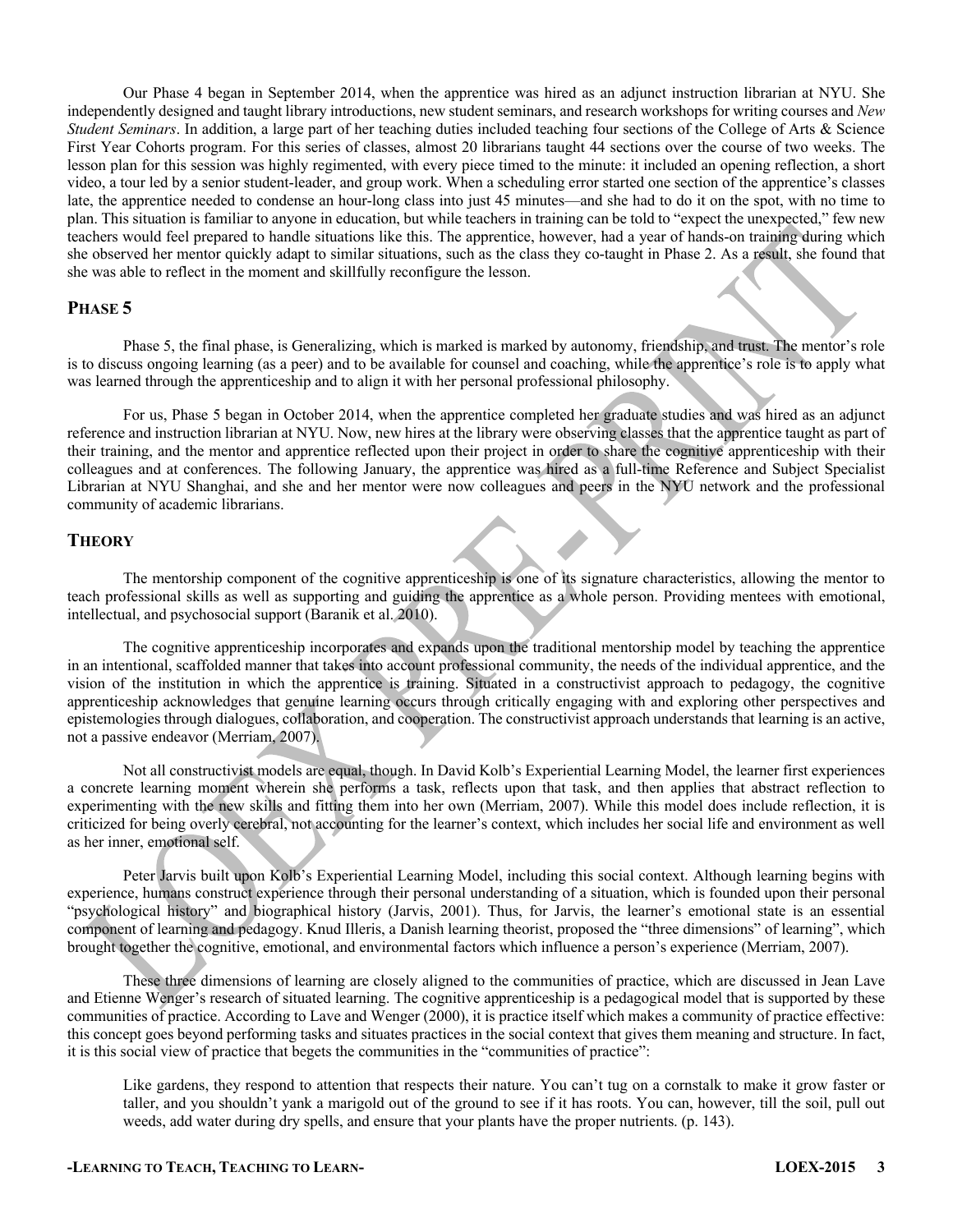The cognitive apprenticeship model allows a mentor to bring the apprentice into a professional community of practice, supporting her personally and professionally. By the end of our project, the mentor had not only introduced the apprentice into her present community of colleagues, but modeled and taught the skills she would need to develop her own personal philosophy of librarianship, instruction, and professionalism in the professional context where she would apply those skills and perspectives.